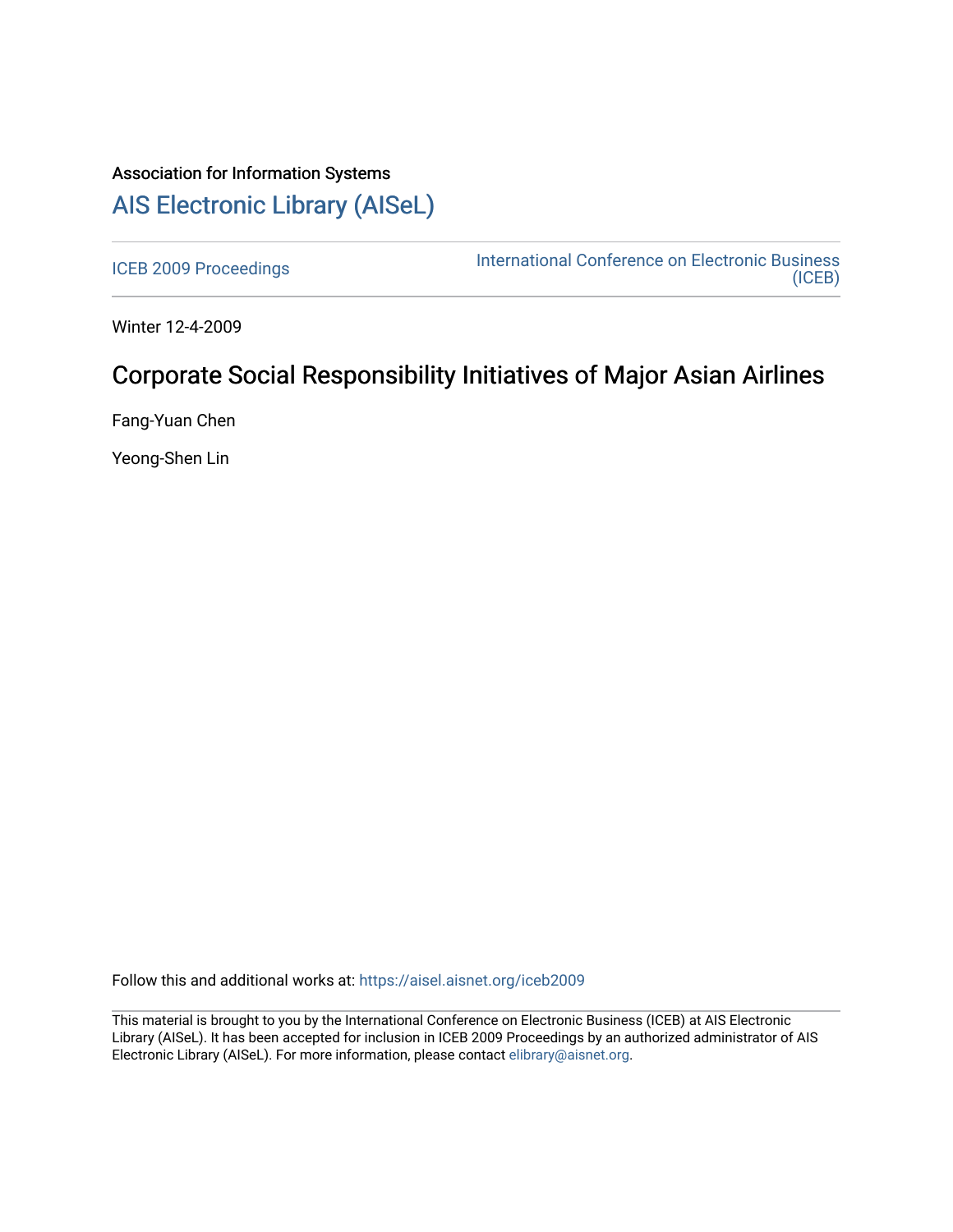# **CORPORATE SOCIAL RESPONSIBILITY INITIATIVES OF MAJOR ASIAN AIRLINES**

Fang-Yuan Chen<sup>1</sup>and Yeong-Shen  $Lin<sup>2</sup>$ <sup>1</sup>Department of Transportation Technology and Management Feng Chia University, Taichung, Taiwan <sup>2</sup>Department of Rapid Transit Systems, Kaohsiung City Government, Taiwan <sup>f</sup>fychen@fcu.edu.tw;<sup>2</sup>linys@kcg.gov.tw

### **Abstract**

Corporate social responsibility (CSR) plays an important role in the formation of airlines' strategies due to the unique characteristics of the airline industry. Nevertheless, CSR in the airline industry has received relatively little attention from academics. The purpose of this study is to present a preliminary exploration of the CSR issues being addressed and reported by twelve major Asian airlines. This research is exploratory by nature and is based on he CSR reports published by the selected airlines and related CSR information on the company websites. The main focuses of major Asian airlines' CSR commitments and practices are identified, which will set the foundation for future enquiry and research.

**Keywords:** Airline, Corporate Social Responsibility, Asia

#### **Introduction**

Corporations are inseparable from society. Nowadays, the responsibility of corporations is not solely providing products and services; it must also take care of the welfare of the various stakeholders in society [1]. Consumers' expectations for firms to assumer more social responsibilities are rising as well. As a result, there is a growing attention to the topic of corporate social responsibility (CSR) from the corporate world.

In view of the unique characteristics of the airline industry, CSR may play an important role in the formation of airlines' strategies. First, the flying of airplanes will adversely affect the global environment [2]. Airlines with a cause for environmental protection can create favorable public image. Second, the fact that the airline industry is characterized by growing competition and airlines are offering increasingly similar products and services in the marketplace makes the promotion of CSR an attractive differentiation strategy. Lastly, international airlines operate in multiple countries and are increasingly expected to fulfill their responsibilities as a corporate citizen to meet the expectations of various stakeholders and customers [3]. As such, airlines can take advantage of the

positive effect of implementing CSR.

In response to the global trend towards CSR, this study aims to investigate the status and progress of CSR activities in the airline industry in Asia where the air transport will experience the highest growth rate among all other areas.

### **Corporate Social Responsibility**

CSR has been gaining momentum across the business community as a growing number of companies recognize that businesses are part of society and the impacts they have on the society.

There seems to be no universally agreed definition of CSR. Frankental even argues that "CSR is a vague and intangible term which can mean anything to anybody, and therefore is effectively without meaning" [4]. Holmes and Watts, on behalf of the World Business Council for Sustainable Development (WBCSD), provide a reasonably representative definition as "the continuing commitment by businesses to behave ethically and contribute to economic development while improving the quality of life of the workforce and their families as well as of the local community and society at large [5]. It is generally agreed that CSR refers to the obligations of the firm to society [6]. Carroll suggests that CSR includes four kinds of responsibilities: economic, legal, ethical, and philanthropic. The economic responsibility refers to the firm's obligations to be productive, profitable, and to maintain wealth. Firm's legal responsibility refers to carrying out their activities within the confines of legal requirements. Their ethical responsibility refers to having ethical codes, norms going beyond mere legal frameworks, and being honest in their relationships with their customers and their own employees. Finally, the discretionary component includes voluntary or philanthropic activities aiming to raise the well-being and development of society as a whole [7]. The Commission of the European Communities identifies an internal and an external dimension to a company's approach to CSR. The former concerns socially responsible practices within the company while the latter extends outside the company into the local community and beyond and involves a wide range of external stakeholders [8].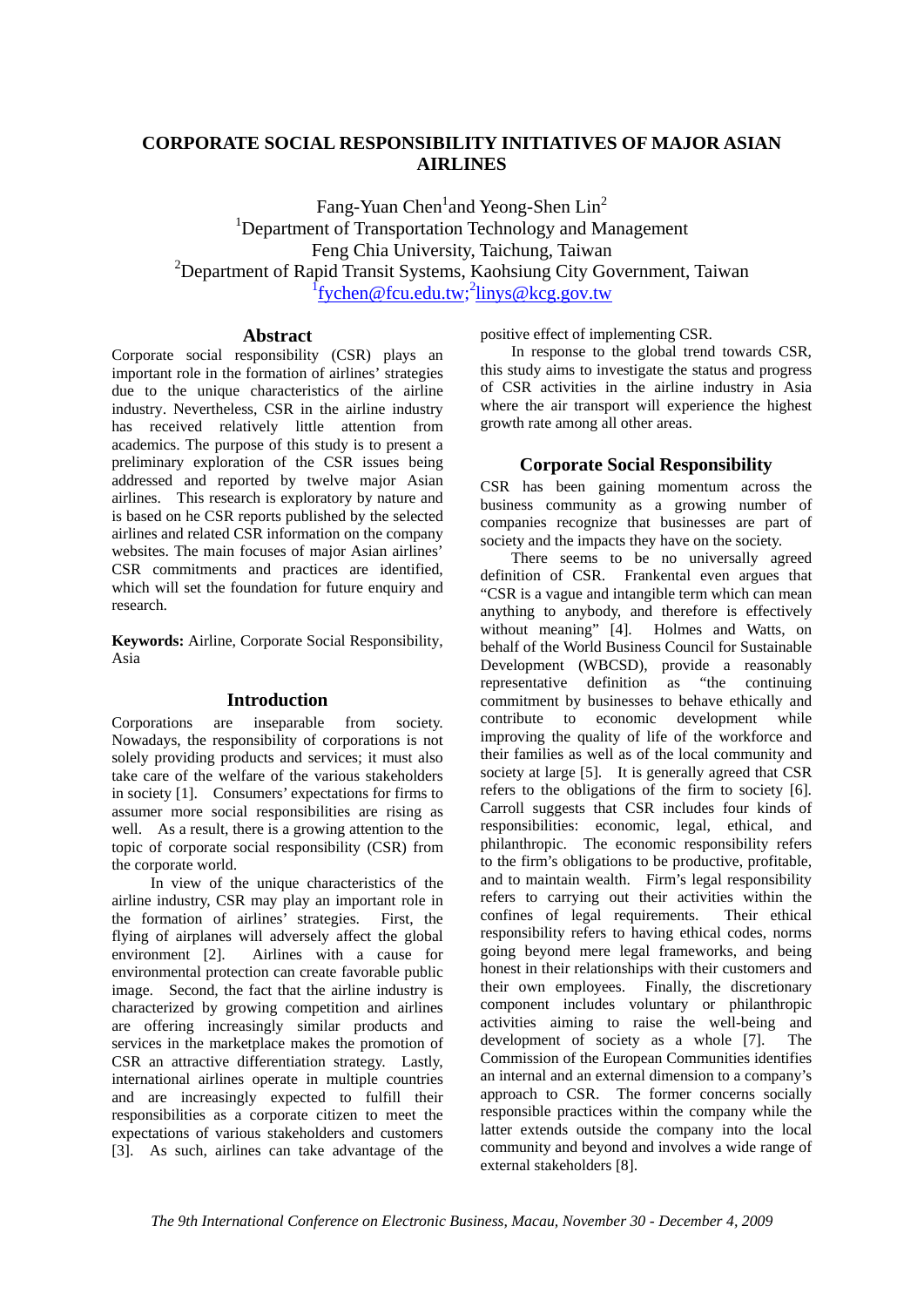The development of CSR reporting has witnessed three stages. The first stage dating from the early 1970s was mostly in the form of advertisements and annual reports that focused on environmental issues but not directly linked to corporate performance. The second stage in the late 1980s emphasized the introduction of a social audit, which examined the social responsibility performance of companies with respect to all affected stakeholders. The third stage beginning from the 1990s was evidenced by the strengthening of social audit by the introduction of externally set and certified standards [9].

#### **Method**

In order to review the nature of the agendas being pursued within the airline industry, twelve airlines based in Asia were selected for study. They are China Airlines (CAL), Eva Air (EVA), Japan Airlines (JAL), All Nippon Airways (ANA), Korean Air, Asiana, Cathay Pacific, Singapore Airlines (SIA), Garuda International, Philippine Airlines, Malaysia Airlines, and Thai Airways. An internet search for CSR information on the company websites was undertaken which revealed some variation of CSR information put on the websites by the selected airlines.

Only three airlines (JAL, ANA, and Cathay Pacific) produce standalone CSR Reports. Korean Air and Asiana publish a comprehensive and detailed Sustainability Report, respectively, outlining the company's social responsibility, environmental soundness, and economic achievements. The majority of the selected airlines present their CSR information in their annual reports and one provided very limited CSR information on the company website (Table 1).

The selected airlines present CSR issues under a variety of headings. This study follows Jones, Comfort and Hiller's classification of marketplace, workplace, community, and environment in an attempt to capture CSR agendas as reported by the selected airlines [9,10].

#### **Results**

#### **The marketplace**

Safety is the most important social responsibility for the aviation industry. All of the selected airlines stress their commitment in the pursuit of flight safety. Cathay Pacific, for example, establishes a series of safety performance targets including zero accidents, zero high risk or severe incidents, and regulatory report rates below 4 per 1,000 flights. In 2008, Cathay Pacific only has a single serious injury and zero passenger fatalities. To ensure passenger safety, Cathay Pacific has implemented an airline

Safety Management System (SMS) that manages safety as an integral part of its overall business. In addition to safety, the airlines report a number of issues relating to the marketplace. Among them, customer service receives the most widespread attention. Being a service-intensive industry, responding to customers' needs is at the heart of airline businesses. Cathay Pacific, for example, measures customer satisfaction through ongoing Reflex Passenger Survey which collects around 30,000 responses across all cabin classes for both Cathay Pacific and Dragonair per month. In the beginning of the ANA Group's CSR Report 2009, the company reports the preventive measures for tow incidents occurred in 2008 that significantly impaired stakeholder trust in the ANA Group.

As an international business, any violation of applicable antitrust and competition rules may cost millions for airlines. Cathay Pacific announced it had reached an agreement with the United States Department of Justice under which it pledged guilty to a violation of the US Sherman Act and paid a fine of US\$60 million. Cathay Pacific has a Competition Compliance Office which ensures that the airline, and all its employees, complies with the airline's antitrust policy and other competition laws. The airline has established the competition compliance guidelines and organized workshops and training courses on this issue since 2007.

Increasingly, airlines are requesting their business partners to do their best on CSR as well. Airlines work closely with their suppliers to ensure that ethical standards and practices are implemented throughout the procurement and supply chain management processes. Cathay Pacific's suppliers were sent a Supplier Code of Conduct questionnaire in 2007 and 2008. No bribery case was reported in 2008. Further, Cathay Pacific encourages its partners to make significant contributions on their social and environmental performances in their respective fields.

### **Workplace**

All the selected airlines emphasize that safety and people are at the core of their organizational culture and they continually strive to provide a safe and harmonious work environment.

Cathay Pacific sets a variety of safety performance targets in the areas of operational safety, passenger safety, food safety, staff safety, and public health. The company stresses the importance of employee engagement in the form of consultation with different members of its staff and ensures that adequate feedback mechanisms are available. At Cathay Pacific, the Cabin Crew Consultative Group composed of a diverse range of cabin crew helps identify and articulate issues such as an alignment of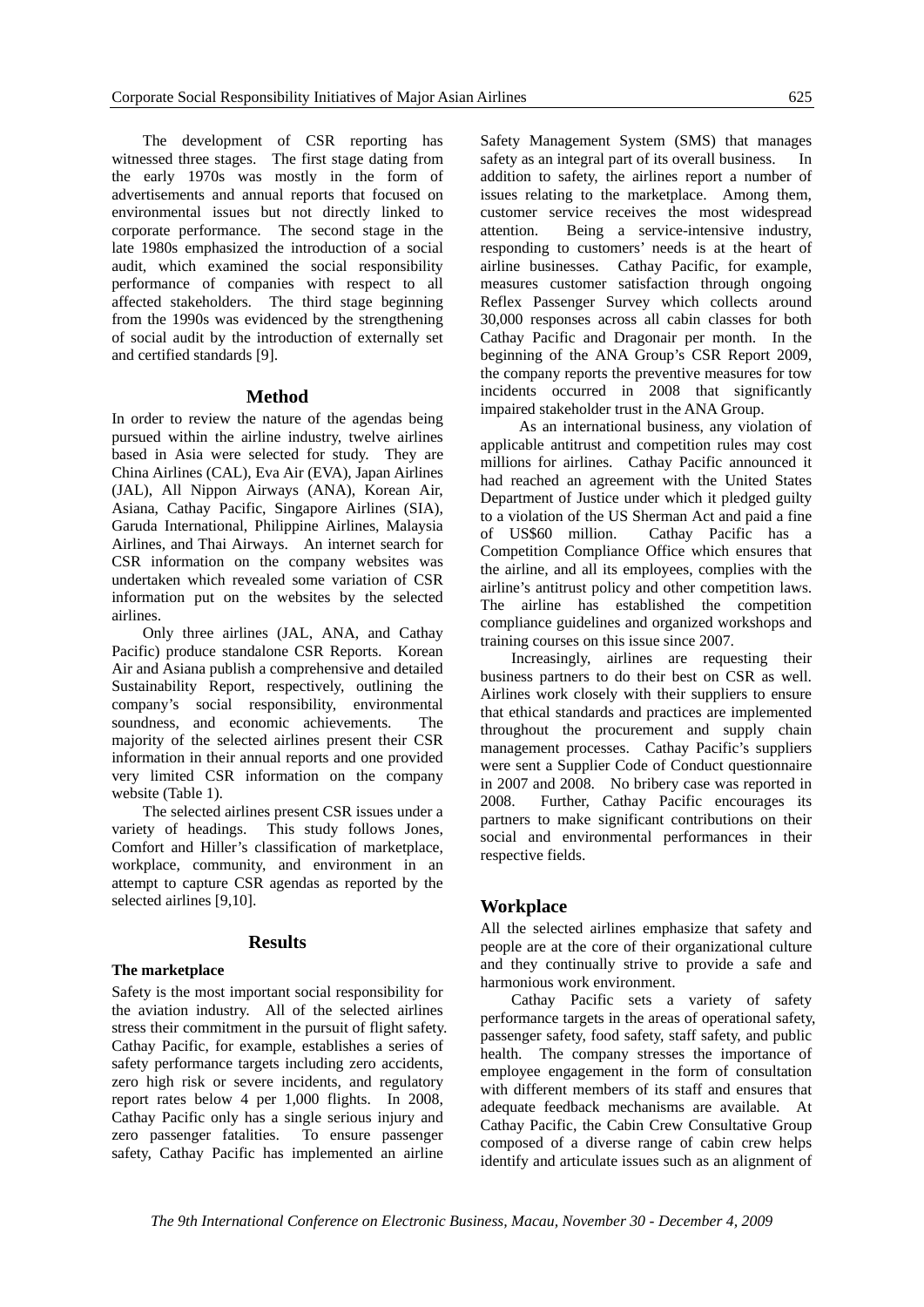retirement age, absence management, hourly paid crew issues, and the different aspects of their working environment. For example, a great deal of attention has been focused on galley services and equipment as well as handling baggage which accounted for the majority of the cabin crew injuries in 2008.

Korean Air reports a special section of Ethical Management at the very beginning of its Sustainability Report of 2009. The company instituted the Korean Air Ethical Charter in 2000, which provides guidelines for the employees regarding ethical behavior in business activities. In addition, Korean Air entered into the UN global Compact in 2007 to further upgrade the standard of its ethical management practices and to actively fulfill its corporate social responsibilities. In order to improve workplace relationships and employee morale, Korean Air has created an Employee Counselling Center to resolve complaints and receive suggestions from employees. The company is also proud of its industry-leading level of wages and incentives which is effective in promoting financial stability and fostering a positive workplace environment. As an example, new employees with Bachelor degree are paid at a rate of 310% of Korea's legal minimum wage.

### **Community**

The selected airlines recognize the impacts they may have on the communities within which they operate and they all report on these issues in their CSR reports and information. The majority of airlines report their efforts to charity contributions to local and international organizations. Asian, for example, has been working with the Korean Committee for UNICEF (United Nations Children's Fund) to conduct Change for Good collections on its international routes. In spring each year, the company has held a bazaar, in which they sell food and goods donated by its employees to contribute the profit to help the underprivileged. Korean Air contributes to the well-being of local communities through global art and cultural sponsorships; for example, it enters into a sponsorship of a multimedia guiding service in Korean language with three of the world's most famous museums.

Cathay Pacific engages in a variety of activities both in Hong Kong and the countries to which it flies. The "English on Air" educational program is designed to provide students with a chance to practice English with the multinational English-speaking pilots, cabin crew, and staff while visiting Cathay Pacific City. The Cathay Pacific Volunteers Team, set up in 2007, contribute significantly to various community activities in Hong Kong. Being an international airline, Cathay

Pacific's community investments also extend to communities outside of Hong Kong. For example, staff in Sri Lanka pool efforts for a community project at the Children's Convalescent Home, which provides refuge for abandoned children. In Singapore, the company is involved in various initiatives supporting Habitat for Humanity, a non-profit organization addressing poverty and housing needs.

 The JAL Group started a "Wings of Love" program in 1988. With this program, students from children's homes across Japan are invited for a three-day trip to Tokyo. Every January, two employees from the JAL Group are selected to run the "Wings of Love" program office and plan safe and practical activities for the children. In addition, JAL collaborates with the JAL Foundation by providing air tickets to participants in various programs. Interestingly, JAL gets close to the community through sports, such as women's basketball, men's rugby, and cheer leaders. The women's basketball team participates in the national tournament each year and holds training sessions for young students in different cities.

## **Environment**

All of the selected airlines recognize the aviation industry's relatively small but growing contribution to the environment and all report on environmental issues and agendas. These environmental issues include climate change, fleet modernization, air traffic management, aircraft maintenance, noise management, inflight waste management, and initiatives on the ground.

Cathay Pacific, for example, was among the 140 major companies signing the Poznan Communique' on Climate Change and became a founding member of the Aviation Global Deal Group, which aims to contribute to the debate to include emissions from international aviation in a global climate change treaty.  $CO<sub>2</sub>$  accounts for the majority of the greenhouse gases, which are believed to be the primary cause of global warming. Fuel burn is the major source of  $CO<sub>2</sub>$  emissions. In 2008, Cathay Pacific produced a total of 14.4 million tonnes of  $CO<sub>2</sub>(t CO<sub>2</sub>)$  emissions, bringing in a total efficiency of 22.5% since 1998 and achieved an efficiency gain of 6% over 2005. The company also continues its fleet modernization plan by introducing newer and more fuel-efficient aircraft such as 777-300ERs, 747-400ERFs, and Airbus 330-300s and phasing out older aircraft types. This will exert positive impacts on fuel efficiency through reduced fuel consumption and fleet maintenance costs. To increase air traffic efficiencies, Cathay Pacific used two new shortened routes on Hong Kong to Europe routes and resulted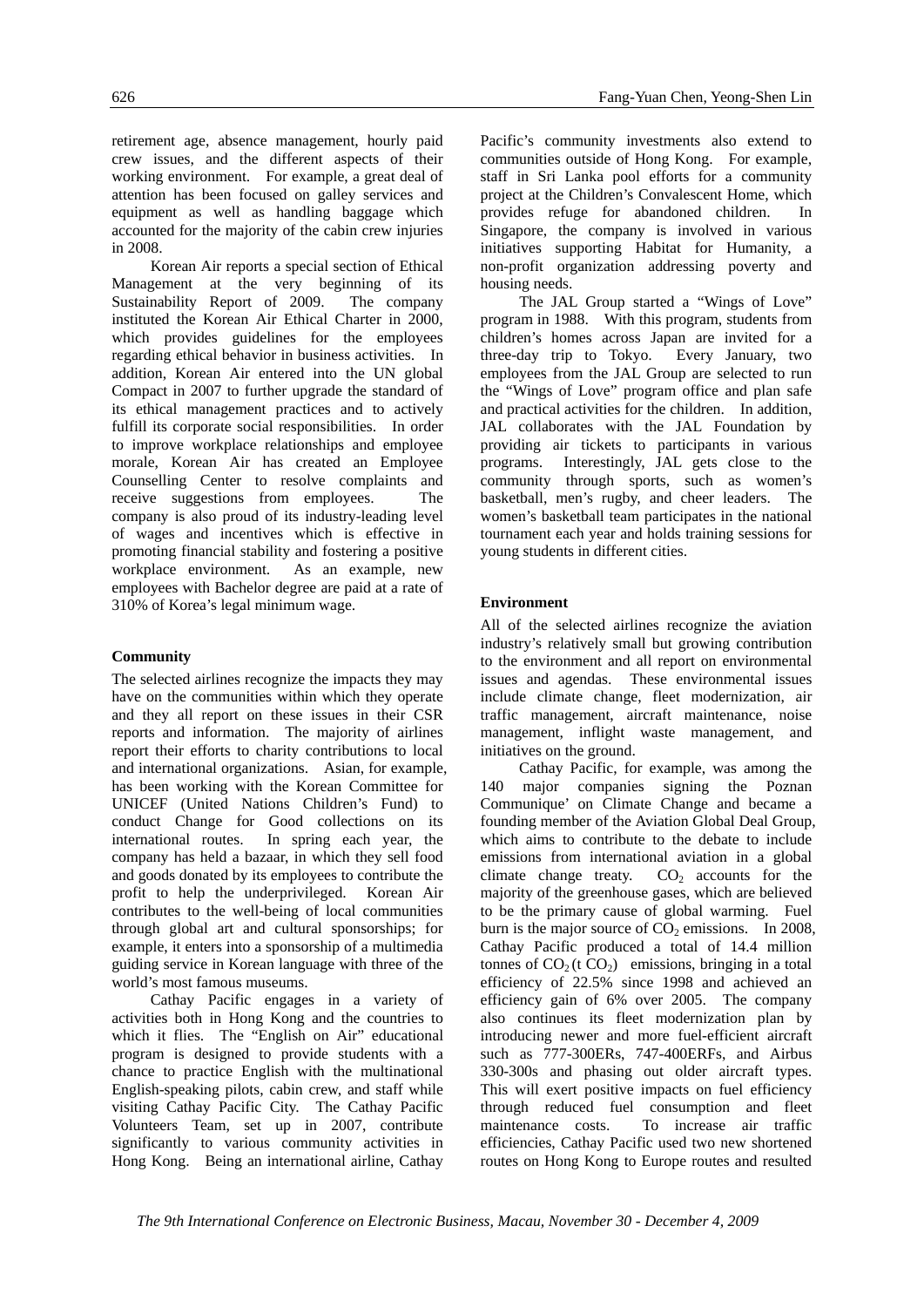in a savings of between  $0.6-0.9$  tonnes of  $CO<sub>2</sub>$  per flight on these routes. Cathay Pacific also makes use of real time wind data to generate flexible flight tracks for dynamic flight planning. By flying these optimized routes, Cathay Pacific is able to reduce the amount of fuel burn and  $CO<sub>2</sub>$  emissions. In addition, Cathay Pacific is famous for its carbon offset program, *FLY greener*, which offers passengers the options of using cash or frequent flyer miles to pay for their offsets. In 2008, the program has encouraged its passengers to offset  $3,457$  t CO<sub>2</sub>. Cathay Pacific has set up an Environmental Affairs Department to ensure the implementation of its environmental commitments and the company has been accredited the ISO 14001 Environmental Management System. As to noise management, Cathay Pacific continues to invest in quieter aircraft such as Boeing 747-8 freighter equipped with new GEnx engines, and follow noise-reducing operating procedures during take-off and landing. A Boeing 747-8 will make these aircraft quieter at take-off than a Boeing 747-400.

JAL addresses a number of environmental issues in its CSR Report. In 2006, JAL established the Operations Division Team-6%, which communicates directly with all flight crew members to fight against global warming. Some simple measures are adopted by JAL's flight crew to reduce fuel burn, such as taxing to the arrival gate on three rather than four engines and making aircraft lighter by offloading unnecessary personal effects. Other measures include introducing porcelain tableware, which is 20% lighter, for the meal service in First and Business classes, using new lightweight cargo containers, uploading fewer amount of water on each flight, etc. In 2006, JAL's total  $CO<sub>2</sub>$  emissions were 15.8 million tons, down 6.5% from the previous year. In 2008, the ANA Group received the "Eco-First" designation from the Ministry of the Environment of Japan. The company presents a section of "JAL and the Environment" on its website, outlining its efforts on environmental action program, conservation initiatives, and social action program.

#### **Conclusion**

The majority of the major Asian airlines demonstrate their commitment to CSR in different ways of reporting. These reporting identify priority areas of most concern from both the company and the society. Nevertheless, the content and extent of these reporting exhibit marked variations.

Cathay Pacific, JAL, and ANA produce dedicated and detailed CSR reports on annual basis. Korean Air and Asiana report their social responsibility initiatives in a broader and comprehensive Sustainability Reports. Some airlines, like China Airlines and Eva Air, devote a portion of their annual

reports to CSR. The general themes of social responsibility reported in this study appear to cover issues in the marketplace, the workplace, the environment, and the community. Flight safety stands out as the most important social responsibility, followed by customer relations.

It must be pointed out that simply having produced a CSR report does not imply that it is implemented. On the contrary, companies may actually support and contribute significantly to social responsibility without producing a CSR report [8]. Further, it is suggested that an industry-side framework for CSR reporting be developed to allow inter-airline comparisons to be made [11].

#### **References**

- [1] Robin, D. P. and Reidenbach, R. E., Social responsibility, ethics, and marketing strategy: closing the gap between concept and application, *Journal of Marketing*, 51, January 1987, pp. 44-58.
- [2] Miyoshi, C. and Mason, K. J., The carbon emissions of selected airlines and aircraft types in three geographic markets, *Journal of Air Transport Management*, 15(3), May 2009, pp. 138-147.
- [3] Antal, A. B. and Sobczak, A., Corporate social responsibility in France – a mix of national traditions and international influences, *Business & Society*, 46(1), March 2007, pp. 9-32.
- [4] Frankental, P. Corporate social responsibility a PR invention?, *Corporate Communication: An International Journal*, 6(1), 2001, pp. 18-23.
- [5] Holmes, L. and Watts, R. *Corporate Social Responsibility: Making Good Business Sense*, 2000 (Geneva: World Business Council for Sustainable Development).
- [6] Smith, N. C., Corporate social responsibility: whether or how? *California Management Review*, 45(4), 2003, pp. 52-76.
- [7] Carroll, A. B., The pyramid of corporate social responsibility: toward the moral management of stakeholder organization, Business Horizon, 34(1), 1991, pp. 39-48.
- [8] Welford, H., Corporate social responsibility in Europe, North America and Asia, *The Journal of Corporate Citizenship*, 17, spring 2005, pp. 33-52.
- [9] Jones, P., Comfort, D., and Hillier, D. Reporting and reflecting on corporate social responsibility in the hospitality industry – a case study of pub operators in the UK, *International Journal of Contemporary Hospitality Management*, 18(4), 2006, pp. 329-340.
- [10] Jones, P., Comfort, D., and Hillier, D. Corporate social responsibility and the UK's top ten retailers, *International Journal of Retail &*